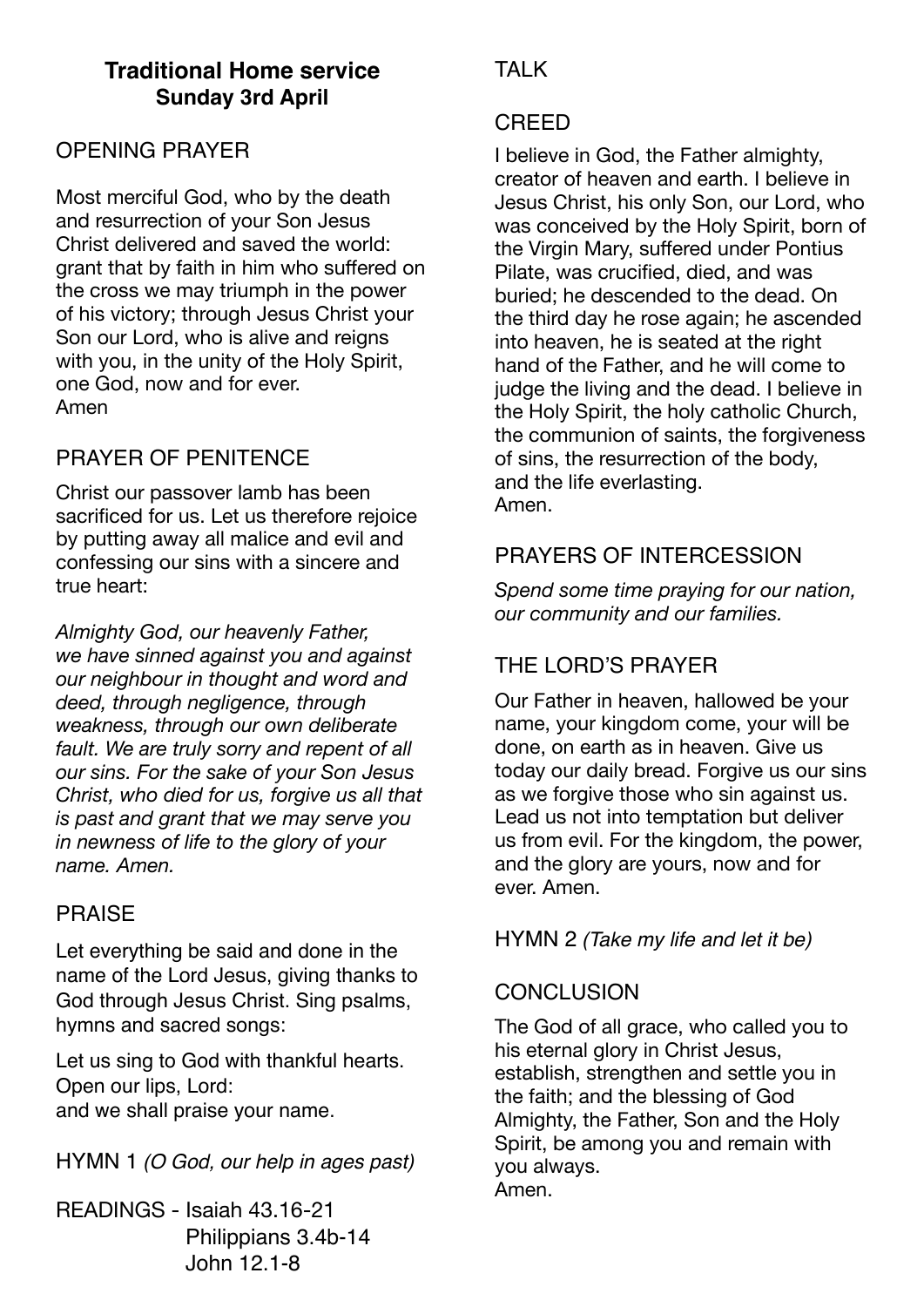### HYMNS TO USE

1 O God, our help in ages past, our hope for years to come, our shelter from the stormy blast, and our eternal home:

2 Under the shadow of your throne your saints have dwelt secure; sufficient is your arm alone, and our defense is sure.

3 Before the hills in order stood, or earth received its frame, from everlasting you are God, to endless years the same.

4 A thousand ages in your sight are like an evening gone, short as the watch that ends the night before the rising sun.

5 Time, like an ever-rolling stream, soon bears us all away; we fly forgotten, as a dream dies at the op'ning day.

6 O God, our help in ages past, our hope for years to come, still be our quard while troubles last. and our eternal home!

1 Take my life and let it be consecrated, Lord, to thee. Take my moments and my days; let them flow in endless praise, let them flow in endless praise.

2 Take my hands and let them move at the impulse of thy love. Take my feet and let them be swift and beautiful for thee, swift and beautiful for thee.

3 Take my voice and let me sing always, only, for my King. Take my lips and let them be filled with messages from thee, filled with messages from thee.

4 Take my silver and my gold; not a mite would I withhold. Take my intellect and use every power as thou shalt choose, every power as thou shalt choose.

5 Take my will and make it thine; it shall be no longer mine. Take my heart it is thine own; it shall be thy royal throne, it shall be thy royal throne.

6 Take my love; my Lord, I pour at thy feet its treasure store. Take myself, and I will be ever, only, all for thee, ever, only, all for thee.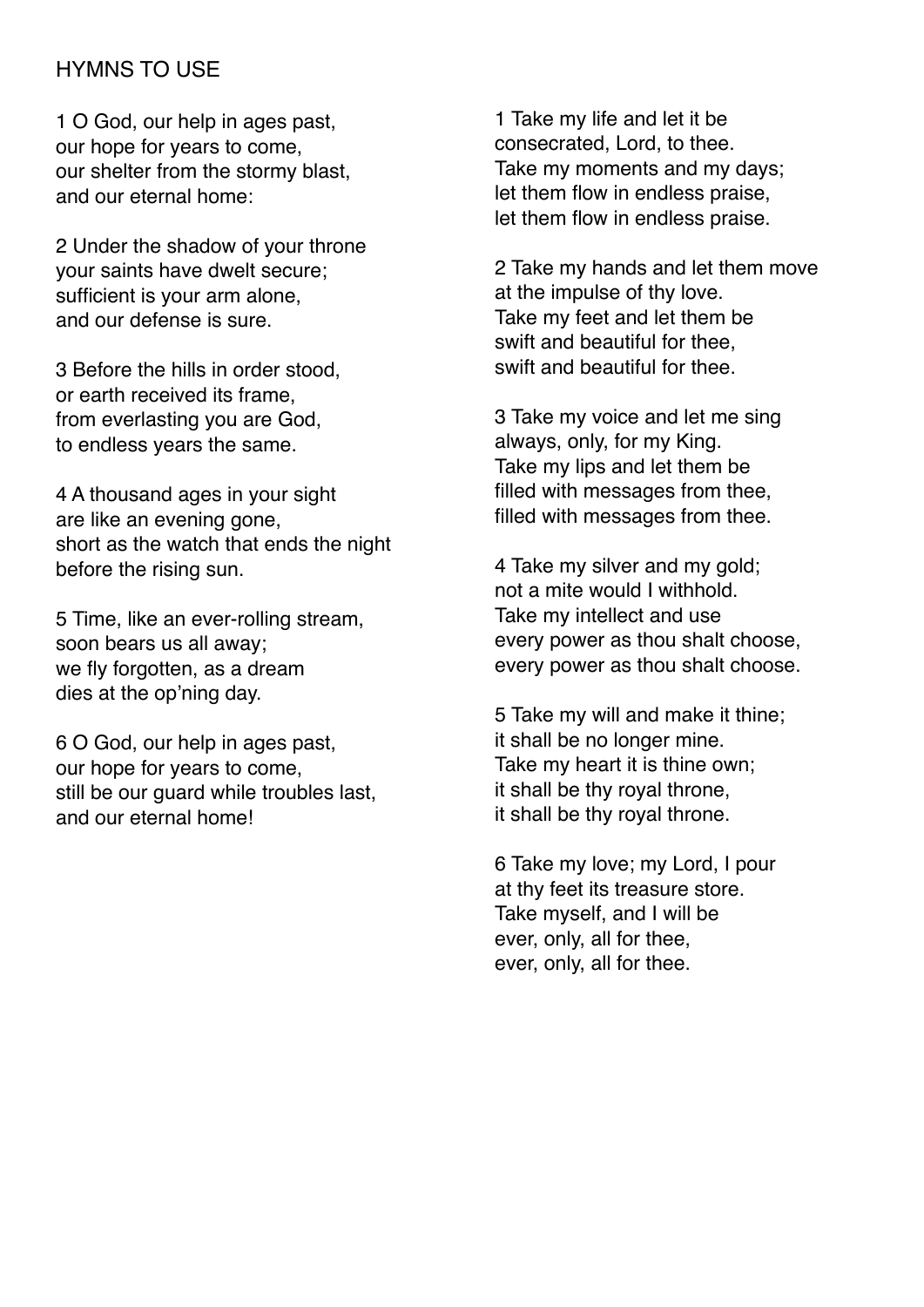### Sermon - Peter Smethurst **Learning to forget**

There are 2 types of forgetting: intentional and unintentional.

Unfortunately, we all suffer from time to time from unintentional forgetting. I've been known to go shopping without my wallet and to go into the kitchen to get something only to be unable to remember what it is that I went for.

I'm not my own. In fact, it seems to be a fairly common occurrence even amongst younger people.

This kind of forgetting seems to come naturally but the intentional kind of forgetting can prove more difficult.

This can be one of the biggest problems that Christians have particularly when it comes to our own guilt or to those people and circumstances which have impacted our lives and our memories in a negative way. Even born-again Christians can have difficulty in accepting God's forgiveness because we aren't always able to forget. This is a difficulty that Satan encourages and delights in. He loves reminding us of every sin, mistake or cruel act that we've ever committed. He whispers in our minds: "How can God forgive you for what you've done?" God, of course, has always understood this issue and addresses it several times throughout the Bible and including our 2 readings today: Isaiah 43 verses 18 and 19 and Philippians 3: 12 – 14.

Through Isaiah 43:18 God told the children of Israel: **"Forget the former things; do not dwell on the past. See, I am doing a new thing! Now it springs up; do you not perceive it?"**

The immediate context of this message was that the Israelites were about to be delivered from their Babylonian captivity. God was about to do something new and give them a new opportunity. **He was giving them a chance to start over**. He was going to bring them back to Jerusalem and help them to rebuild the walls of the city and the temple. It was another chance for them to walk with God and not to follow other gods or idols.

Through Isaiah God seems to be saying "forget what's happened in the past and pay attention to what I'm doing now." On the face of it this appears to be a contradictory message because the Bible is full of directions for us to remember the past and especially what God has done for his people.

Even in the New Testament Paul wrote to the Corinthians to say that all the things that had happened under the Old Covenant had been written down for us to learn from – so that we didn't make the same mistakes that the Israelites had.

Clearly God didn't want the Israelites in Isaiah's day to forget all past events. There are several passages throughout the Old Testament, even in the book of Isaiah, encouraging God's people to remember past events.

So what did God mean by this and how does this passage of Scripture from Isaiah apply to those of us living under the new covenant? Those of us who have been redeemed and become part of the Church of Jesus Christ? In his second letter to the Corinthians Paul put it this way: **Therefore, if anyone is in Christ, he is a new creation; old things have passed away; behold, all things have become new.** (2 Corinthians 5:17) When we are joined to Jesus and have the Holy Spirit living within us we are a new creation – or as some translations have said – a new species.

We no longer have the excuse of saying that we are only human. We are more than we once were and are indeed children of God when the Spirit of our Father lives within us. But what does it mean to be a new creation or a new species?

When I was born again as a Christian my body didn't become new and my soul or mind and emotions were not instantly transformed. I don't know anyone who got a new body or a new psyche when they asked Jesus to save them.

It was my spirit that became new, that was born again.

Jesus taught that God the Father is a spirit and we can only worship Him in spirit and in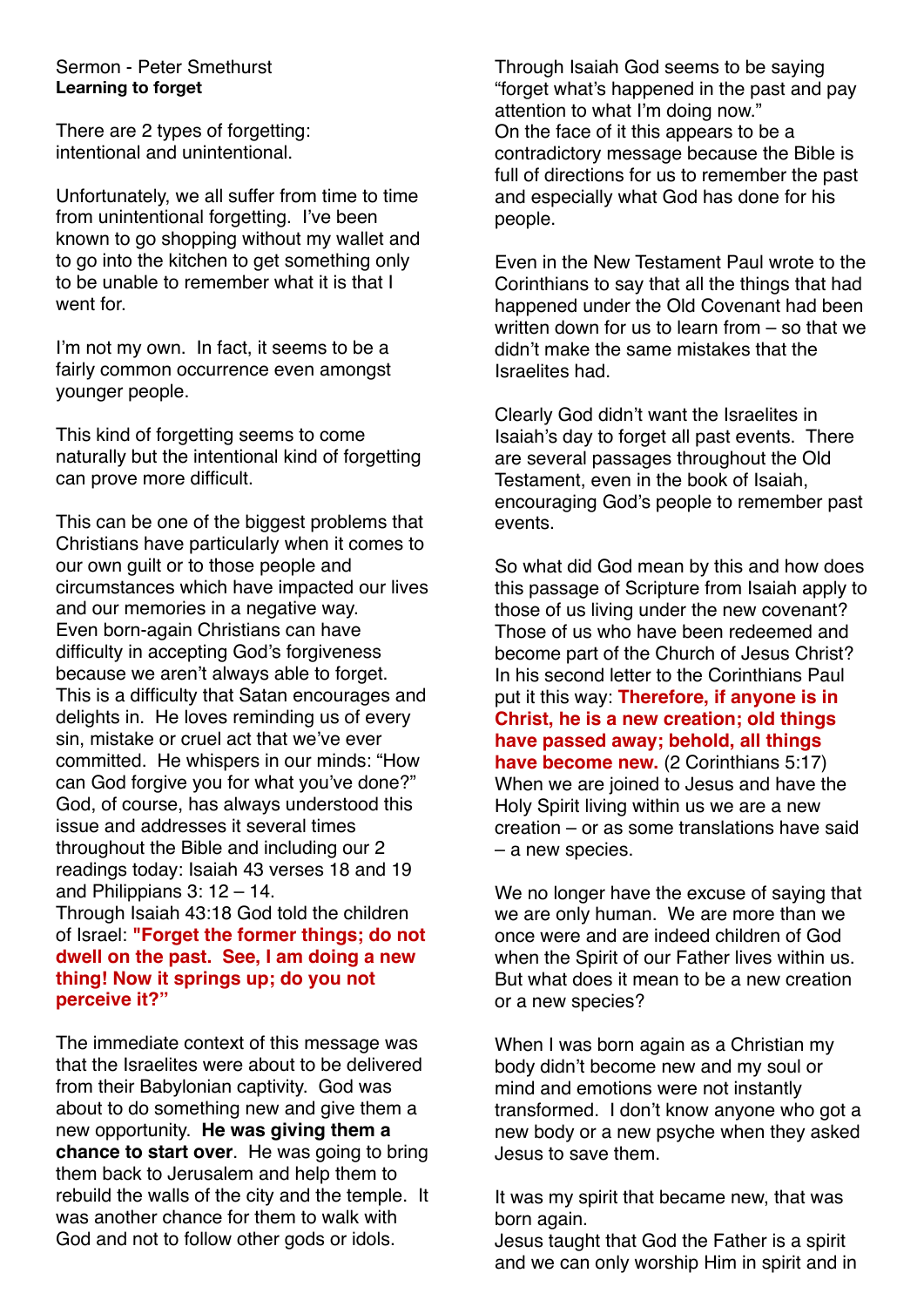truth. Jesus told Nicodemus in John 3: **Most assuredly, I say to you, unless one is born of water and the Spirit, he cannot enter the kingdom of God. That which is born of the flesh is flesh, and that which is born of the Spirit is spirit.**

When we accepted Jesus, and His finished work upon the cross, we became so identified with Him spiritually that when God looks at us He sees us through Jesus, through the perfection of Christ. It's as though the most important part of ourselves, our eternal spirits, are surrounded by God the Spirit and God the Son in such a way that when the Father sees His adopted children what he sees is how we will be one day when we are living in perfection with Jesus with our glorified new bodies. Paul repeatedly tells us that we are "in Christ Jesus" because that is how God sees us. In 2 Corinthians 3:18 Paul explained it by saying that **we all, with unveiled face, beholding as in a mirror the glory of the Lord, are being transformed into the same image from glory to glory, just as by the Spirit of the Lord.**

Under the New Covenant, that was sealed with the blood of Jesus, we are told that "in Jesus" we are the righteousness of God. We are told that the Holy Spirit came to live within us when we accepted Jesus' death on our behalf. At that moment we were given new life and the Holy Spirit who came to live within us is the same Spirit who raised Jesus from the dead and that He is a spirit of power, love and self-control and that He is greater than Satan.

The "Freedom in Christ" course is possibly the best course I've been on since I became a Christian. It's so good that I did the course twice. And would heartily recommend it to everyone.

The course identifies the changes I've just described, and many others, as **the key truths** that we need to know about if we are to understand what it means to be a Christian.

Jesus said that we would know the truth and the truth would set us free - if we remain faithful to his teachings. Jesus was and is

the Word of God made flesh and He told Pontius Pilate that He was "the Truth". The written Word of God is also "the Truth" and it teaches that all Scripture is "God breathed" or if you like, inspired by God. The Holy Spirit makes no distinction between the inspired Gospels and the inspired letters that make up the New Testament. This means that what the apostles and others wrote to the church as part of the New Testament are part of the teachings that Jesus wants us to remain faithful to.

It follows that in order to remain faithful to Jesus' teachings we have to know what they are. It's only when we do what Jesus taught us to do that we are like the man who built his house upon a rock. It is only the truth that we know and act upon that sets us free.

We must choose to believe the Truth. And sometimes that means that we must choose, like St Paul, to forget the past and only look forward to what lies ahead. In Philippians 3 Paul said that he focused on forgetting the past as he pressed on to possess the perfection for which Christ Jesus had called him.

The New Living Translation puts it like this: **3:10 I want to know Christ and experience the mighty power that raised him from the dead. I want to suffer with him, sharing in his death,**

#### **3:11 so that one way or another I will experience the resurrection from the dead!**

**3:12 I don't mean to say that I have already achieved these things or that I have already reached perfection. But I press on to possess that perfection for which Christ Jesus first possessed me. 3:13 No, dear brothers and sisters, I have not achieved it, but I focus on this one thing: Forgetting the past and looking forward to what lies ahead,**

**3:14 I press on to reach the end of the race and receive the heavenly prize for which God, through Christ Jesus, is calling us.**

It is clear from Paul's writings, however, that he had not forgotten the fact that he had approved of Stephen being stoned or that he had persecuted the church of Jesus Christ in